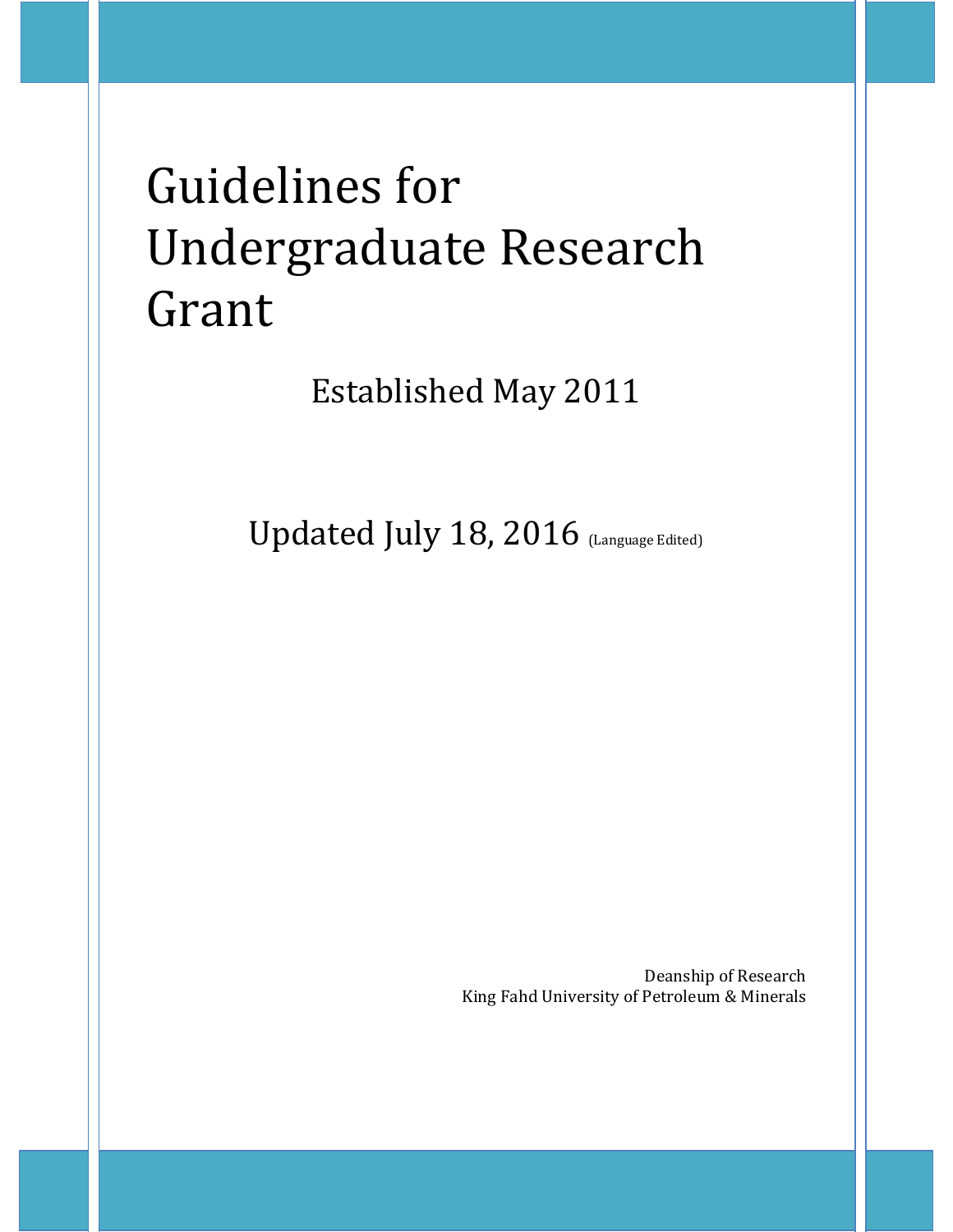

## **A. Purpose/Motivation**

The KFUPM Undergraduate Students Research Grants (USRG) flexibly and responsibly provides research support to undergraduate students with outstanding credentials who are interested in pursuing quality research work. The Grant intends to stimulate interest in research and innovation among KFUPM undergraduate students and inspire many of them to become future research leaders. Innovation is the cornerstone of economic growth. An Annual Undergraduate Research Contest will enliven the program and promote a campus wide enthusiasm for undergraduate research. This Grant will also serve to persuade students to improve their academic performance, as it is restricted to Honor Students.

#### **B. Objectives & Eligibility**

The eligibility, criteria, and duration of these grants are as outlined below:

- 1. **Objectives:** USRG aims to stimulate a culture for undergraduate research by supporting outstanding undergraduate students interested in pursuing innovative research as they pursue academic excellence.
- 2. **Eligibility:** KFUPM full-time undergraduate Honors students, with innovative research project plans, supported by a Faculty Member or Full-time Researcher, are eligible to apply for USRG that could provide up to 12 months of research funding. Two deserving students may participate in a single project; however, a student shall not participate in two USRG grants concurrently. Furthermore, a single Supervisor should not mentor two USRG grants concurrently.

# **C. Award Description**

The following table lists the types of awards that will be made available for students:

| <b>Grant Component</b>                           | <b>Amount</b>                                                                                           | <b>Terms</b>                                                                                                                                                                                                   |  |
|--------------------------------------------------|---------------------------------------------------------------------------------------------------------|----------------------------------------------------------------------------------------------------------------------------------------------------------------------------------------------------------------|--|
| Stipend                                          | SR 600/months                                                                                           | 12 Months                                                                                                                                                                                                      |  |
| supplies,<br>equipment,<br>fields  <br>tripsetc. | Research cost for Expected to be about<br>SR; further<br>20,000<br>funding<br>pending<br>justification. | Students are expected to utilize equipment<br>and material provided by the University.<br>USRG is available according to University<br>purchasing by-laws for the proper and full<br>execution of the project. |  |

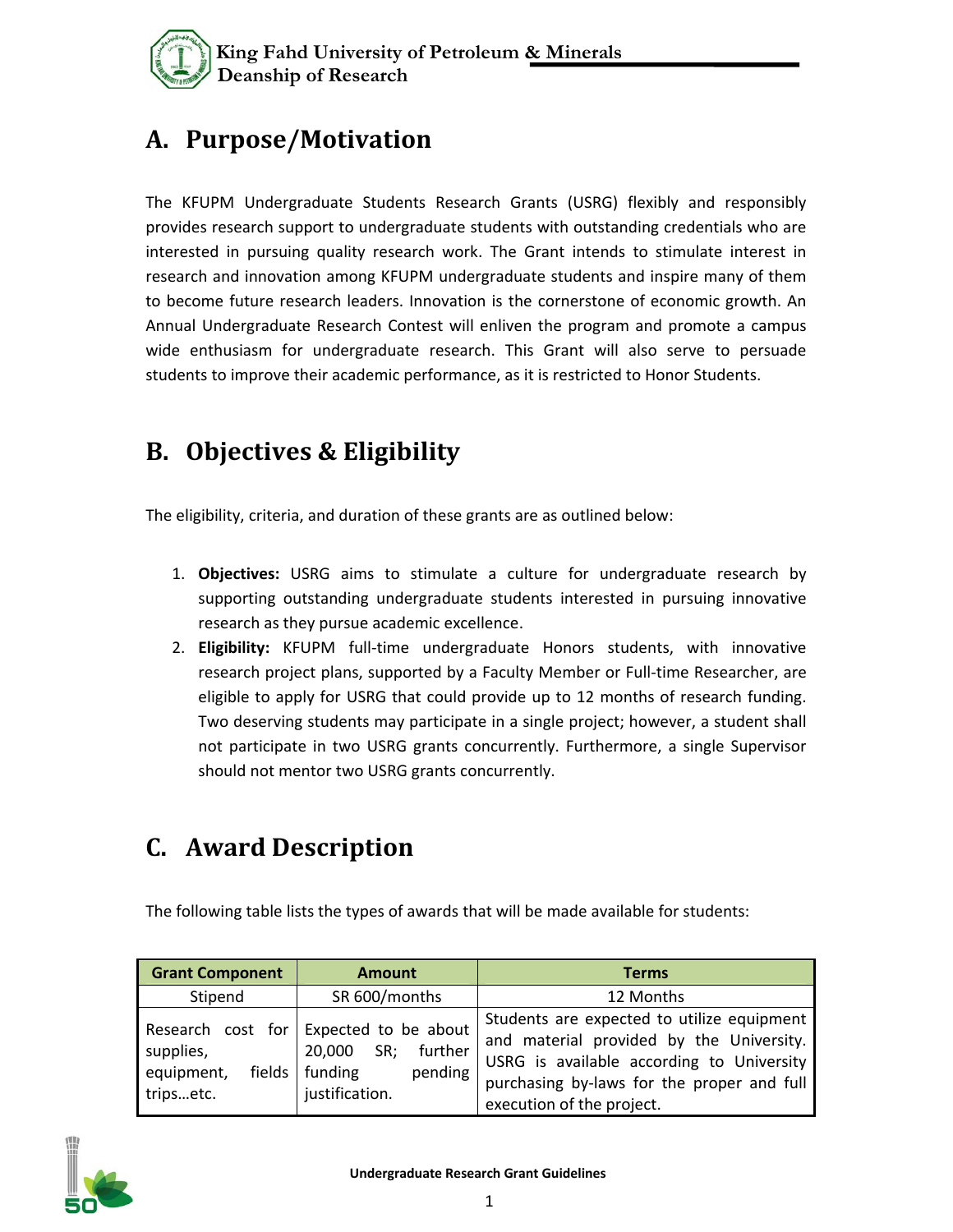- 1. USRG students are encouraged to attend a National or International Conference/ Symposium where they can present a conference paper. Conference attendance support as per DSR procedures for graduate students.
- 2. USRG students are encouraged to plan in the proposal and budget for visiting an advanced research center in the summer, provided such is related to the USRG project.
- 3. The Grant Budget is capped at 50,000 SAR.
- 4. In addition, USRG students will contest for the prestigious Annual Undergraduate Research Contest University Awards.

#### **D. Role of the Faculty Supervisor**

The faculty supervisor shall:

- 1. Supervise the student in developing a research proposal including methodology, objectives, planning, and budgeting.
- 2. Sign off on the full Execution Plan of the project after approval of the Grant, before its Start Date.
- 3. Provide guidance to the students throughout the project duration.
- 4. Provide students with access to KFUPM resources (labs, equipments, materials …etc.) needed to conduct their project.
- 5. Review and endorse all documents produced by the students including proposal, timely submitted progress and final reports, final report and publications.

## **E. Submission Procedure and Format**

Students who meet the eligibility criteria should fill the application form in Appendix A, copy of transcripts for all the team members and a proposal according to the DSR template.

- 1. The Principal Investigator submits the detailed Research Proposal in the format prescribed by the DSR on its, website http://www.kfupm.edu.sa/deanships/dsr/en/Pages/default.aspx
- 2. The Research Proposal needs to be submitted online using the below link http://rdsu.kfupm.edu.sa/eReview/SitePages/NewProposalsMain.aspx
- 3. A hard copy of the proposal needs to be submitted to the Research Office.

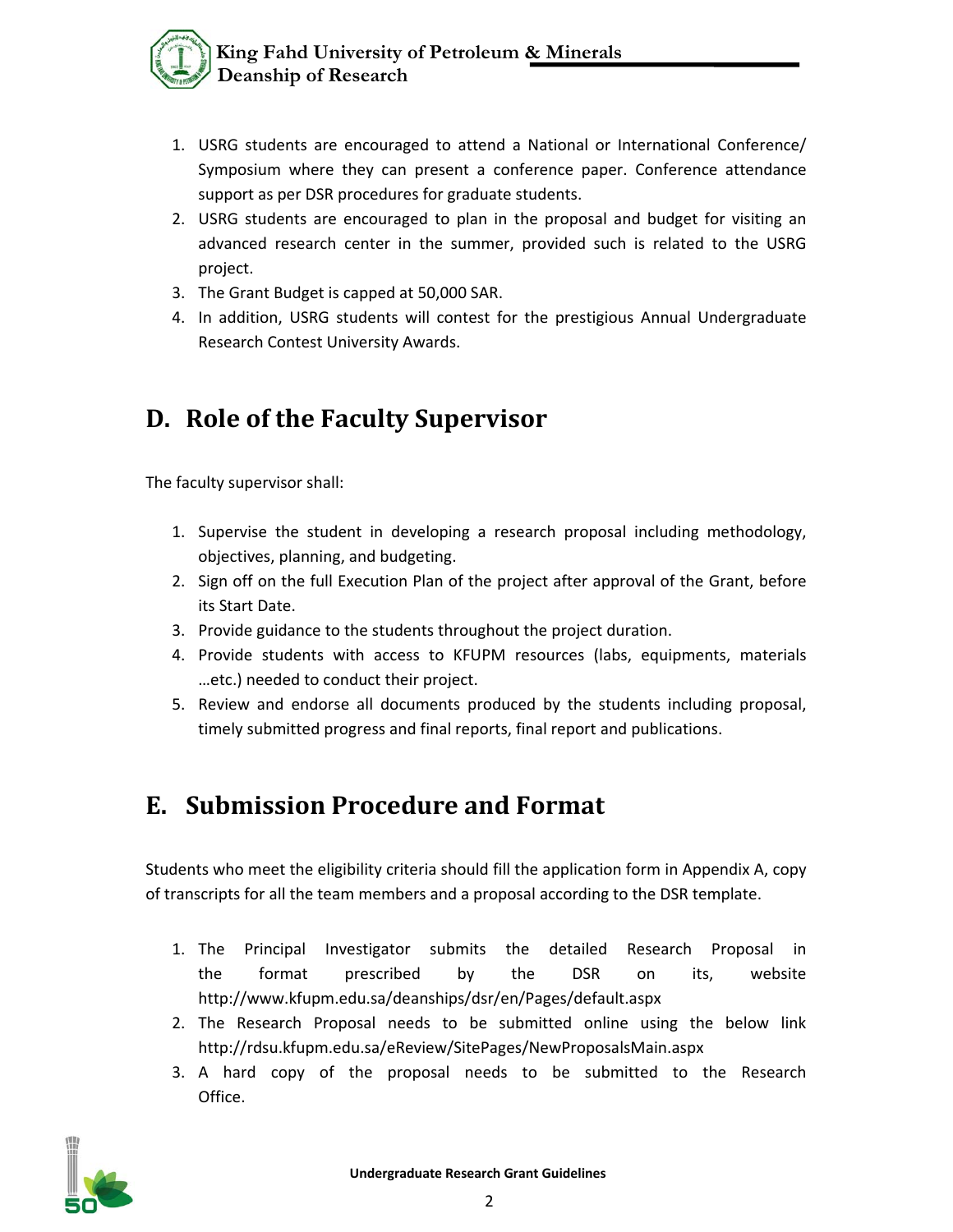#### **King Fahd University of Petroleum & Minerals Deanship of Research**

- 4. The researchers will be paid as per the financial rules of the University.
- 5. Applications Forms must be jointly signed by the student and his faculty supervisor. In addition, a disclaimer stating that the work being proposed is not part of any ongoing or past projects must be signed by the students and the supervisor.

At any given point of time, a faculty member cannot supervise more than one project. Involvement in this project will not affect from receiving compensation from three other projects funded through the Deanship of Research including SABIC, (two as principal investigator and one as a coinvestigator), however the student will be entitled for compensation only through one research project funded by the Deanship of Research

#### **F. Review & Evaluation Process**

- 1. The research proposal will be reviewed by the University Research Committee (URC) after being critiqued by selected experts within KFUPM.
- 2. Criteria used in evaluating proposals include parameters such as project justification, clarity & achievability of proposed objectives, methodology, significance of project's expected outcomes, etc.
- 3. The proposal is discussed in the URC and is either
	- i. Recommended for immediate funding, or
	- ii. Recommended for funding after suggested revisions are carried out.
	- iii. Not recommend for funding.

The rubric provided in Appendix B could be used for evaluating the proposals.

#### **G. Budget Preparation Guidelines**

A detailed budget needs to be prepared for each project and shall include both manpower and equipment & supplies with complete details and justifications as applicable. The following guidelines needs be taken into consideration while preparing the proposed budget for the project. The budget will be reviewed by the research office and final itemized budget will be conveyed before the official start of the project along with the project approval memo.

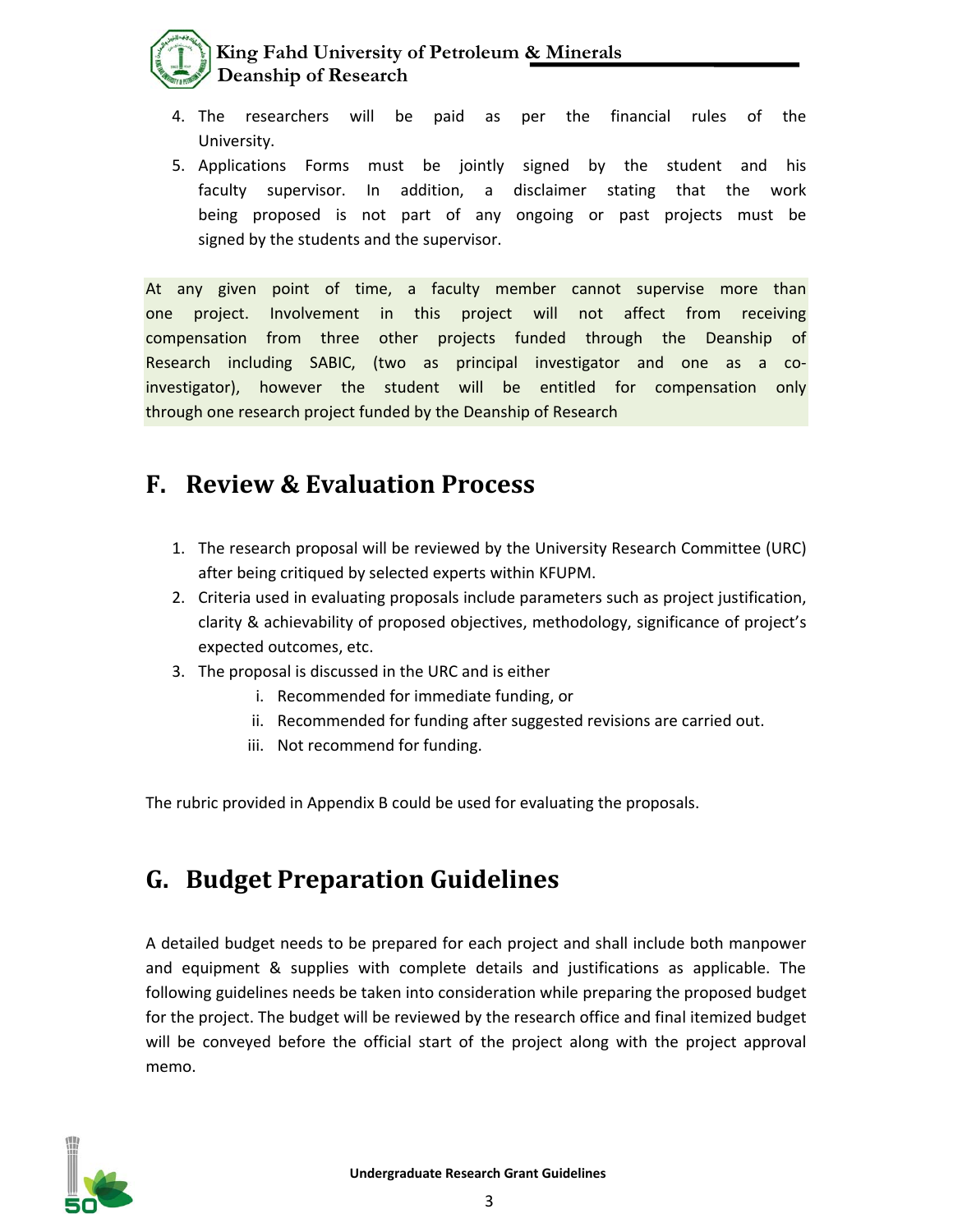

| S.<br>No. | <b>Item</b>                                 | <b>Maximum</b><br><b>Allocation (SR)</b> | <b>Period</b>                              |
|-----------|---------------------------------------------|------------------------------------------|--------------------------------------------|
| 1.        | Project Manager (Principal<br>Investigator) | 600                                      | Month                                      |
| 2.        | Co-Leader (Student)                         | 600                                      | Month                                      |
| 3.        | Supervisor (KFUPM Full-time<br>Faculty)     | 3,500                                    | 6 Months                                   |
| 4.        | Technician                                  | 400                                      | Month                                      |
| 5.        | Secretary                                   | 1,000                                    | Year                                       |
| 6.        | Stationery                                  | 1,000                                    | Year                                       |
| 7.        | <b>Books &amp; References</b>               | 2,500                                    | Project                                    |
| 8.        | Publication                                 | 13,500                                   | Project                                    |
| 9.        | Overseas Per diem                           | 14 Days                                  | Per Year                                   |
| 10.       | Local Scientific Visit (within<br>KSA)      | 2 days                                   | Per Visit                                  |
| 11.       | Journal Submission Fee (CIM<br>Only)        | 3,600/ Project                           | US \$300 per paper for first<br>submission |

## **H. Inception of the Project**

Once the final approval is received for the proposal, the project manager (Student Leader) needs to ensure immediate creation of the project under the supervisor name on the ERP system to facilitate project transitions based on the approved budget as well as the start and end dates.

The Research Project Agreement Form available on the DSR website needs to be submitted to the Research office after obtaining necessary approvals no later than one week from the receipt of the project approval memo.

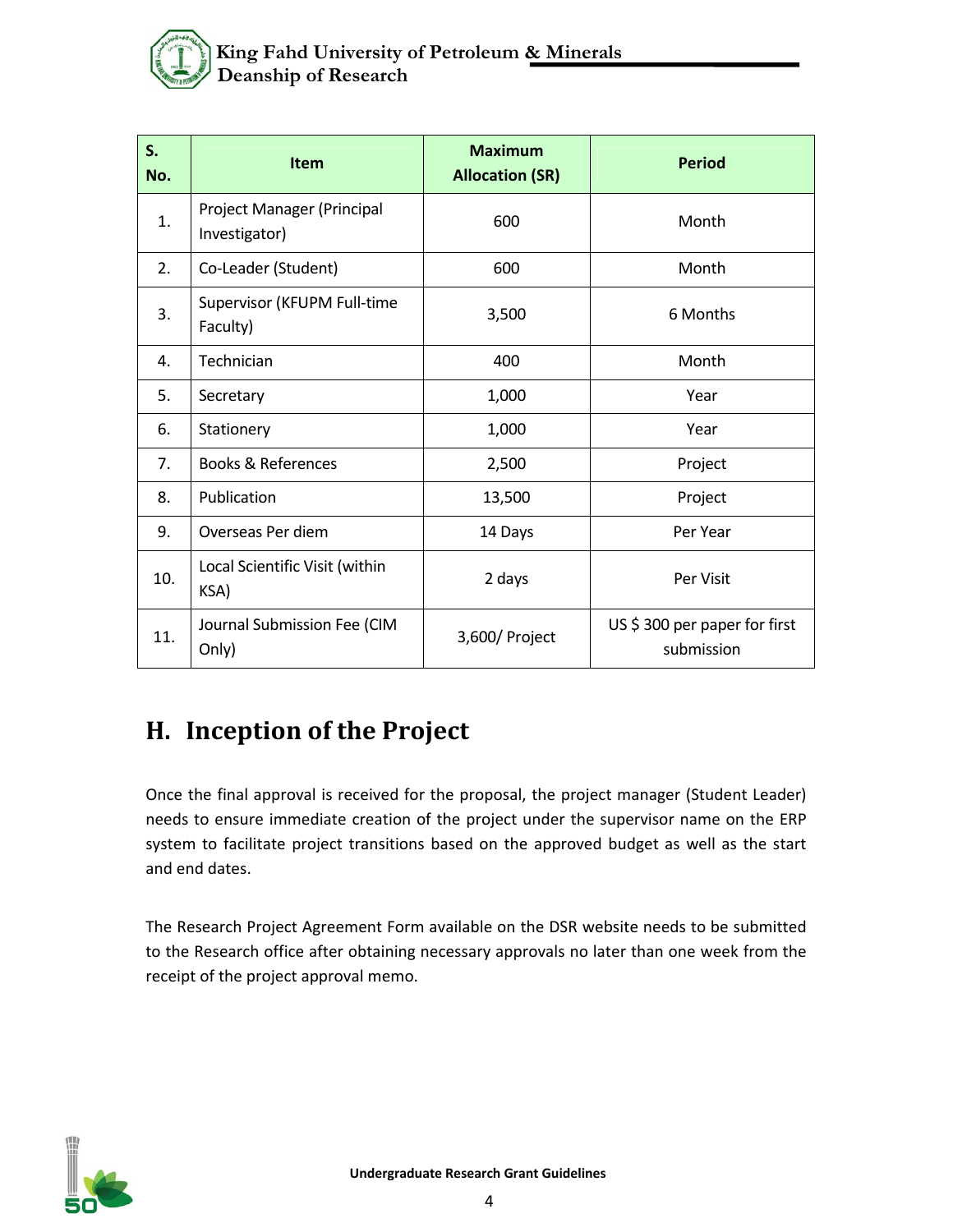

#### **I. Project Reports**

#### **I.1 Progress Report**

A progress report must be submitted **semiannually (every 6 months)** on or before the due date as per the agreement in the prescribed **Progress Report Template** available on the DSR website.

#### **I.2 Final Report**

At the completion of any DSR-sponsored research project, the research team is required to submit a final report on the findings from the project. The final report should be submitted within One month of the completion date of the project. It is the responsibility of the PI to ensure that the Final Report is submitted to DSR within the period allowed. In exceptional circumstances, the submission date may be extended, but any requests must be made in writing, and approved by DSR before the original submission period expires. Submission of the final report after the One month period may result in the non-payment of the final installment of the compensation and can affect future funding requests submitted by the PI.

There are two types of final report format:

- 1. Type A Report: In the event the project team has submitted/accepted/published Journal Paper(s) a brief final report in the DSR format should be submitted along with all copies of the publication(s).
- 2. Type B: In the event project team does not have published/submitted Journal paper(s), a detailed report needs to be submitted.

To obtain further details on report types, their requirements and guidelines, visit the link http://www.kfupm.edu.sa/deanships/dsr/en/Pages/Guidelines.aspx

#### **J. Acknowledgements**

1. Proper acknowledgment of KFUPM support along with the project number in all publications and other outcomes resulting from completed funded projects whether funded by the University or outside organizations is mandatory.